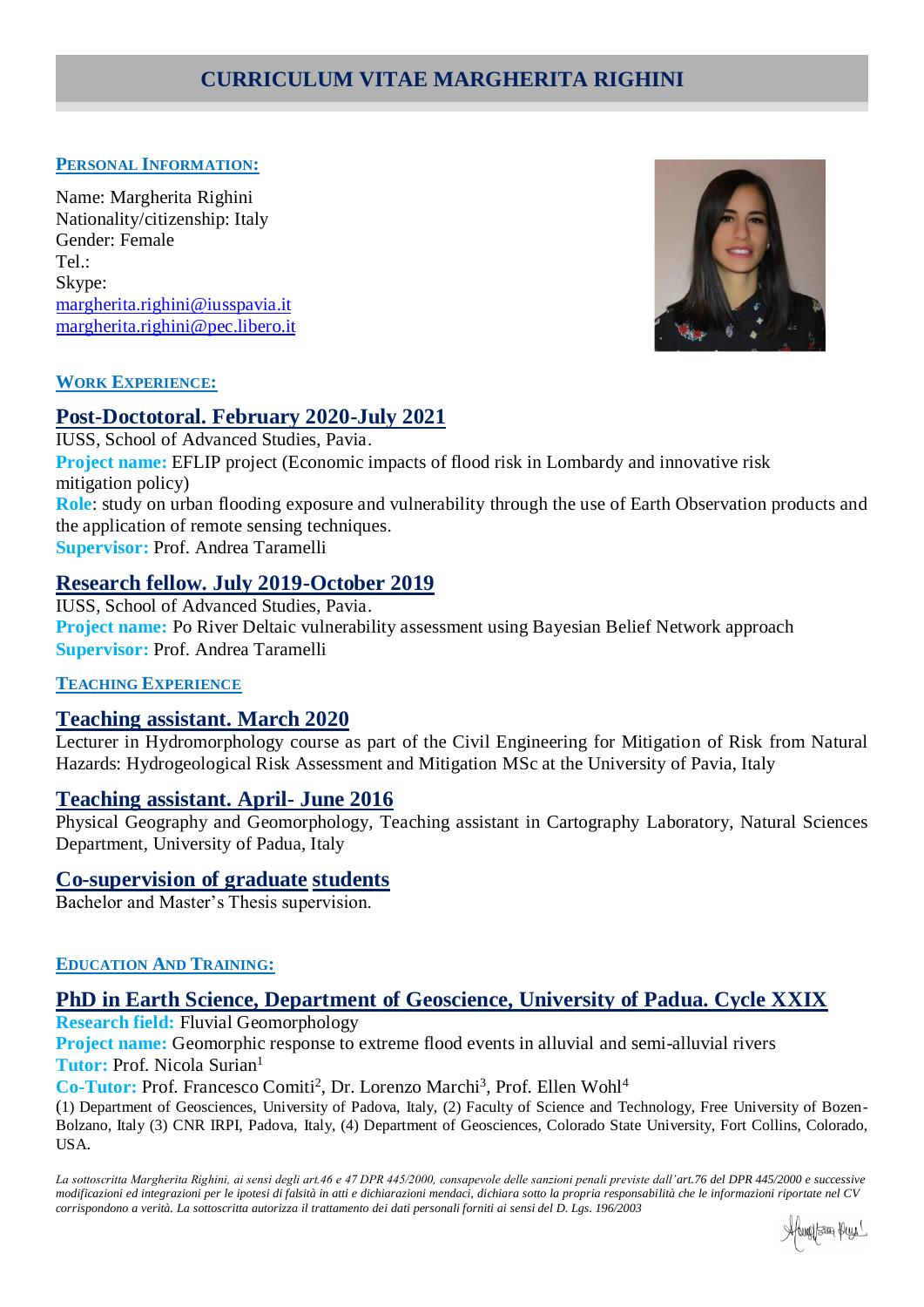# **CURRICULUM VITAE MARGHERITA RIGHINI**

#### **Attendance to courses:**

R. ANGEL: "Scientific Communication", Geosciences Department, University of Padova. October-November 2014; 12 hours.

L. GULICK: "Scientific English", Geosciences Department, University of Padova. May 2014, 10 hours.

M. BORG: "Consolidating skills in English: A Multimedial Approach", Università degliStudi di Padova. April 2014, 14 hours.

L. CARNIELLO: "Fluvial Hydraulics", Civil Engineering Department, University of Padova. March-June 2014, 72 hours.

L. SALMASO, L. WU: "Statistics for Engineers", Industrial Engineering Departmet, University of Padova. January-February 2014, 45 hours.

F. FERRARESE, N. SURIAN: "Advance GIS course", Geosciences Department, University of Padova. February-March 2015; 18 hours.

K. THIELEN: "English as a 2nd Language-Academic ESL 6-2", FRCC Center for Adult Learning, Fort Collins (Colorado, USA). August-December 2015; 64 hours.

J. ANDERSON: "STAT 511-Design and Data Analysis for Researchers I", Clark Building, Colorado State University, Fort Collins (Colorado, USA). August-December 2015; 85 hours.

E. WOHL: "G-652 Fluvial Geomorphology", Department of Geosciences, Colorado State University, Fort Collins (Colorado, USA). August-December 2015; 45 hours.

# **Attendance to summer schools:**

Joint Training School: Sediment and Water Connectivity in Mountain Drainage Basins. 25-29 July 2016, Lasa, Bolzano, Italy, 36 hours.

### **Main Activities:**

-Acquisition of practical tools for evaluating connectivity in mountain environments in the context of hazard and risk assessment;

-Use of SedInConnect application for the characterization of sediment dynamics for landscape management; -Field works;

# **Visiting Researcher at Colorado State University, Geosciences Department, Fort Collins, Colorado, USA: June-December 2015 - 6 months**

**Supervisor:** Prof. Ellen Wohl **Main Activities:** -Remote sensing; -Flume experiments; -Field works.

# **M.A. Geological Sciences and Technologies**

Department of Chemical and Geological Science, University of Modena and Reggio Emilia, Italy. **Name of the course of study:** Geological Sciences and Technologies **Final degree mark:** 110/110 cum laude **Dissertation/thesis title:** Foward simulation of groundwater level changes induced by deep drainage wells in Succiso earth slide (Northen Appenines, Italy). **Dissertation/thesis Subject:** HYDROGEOLOGY

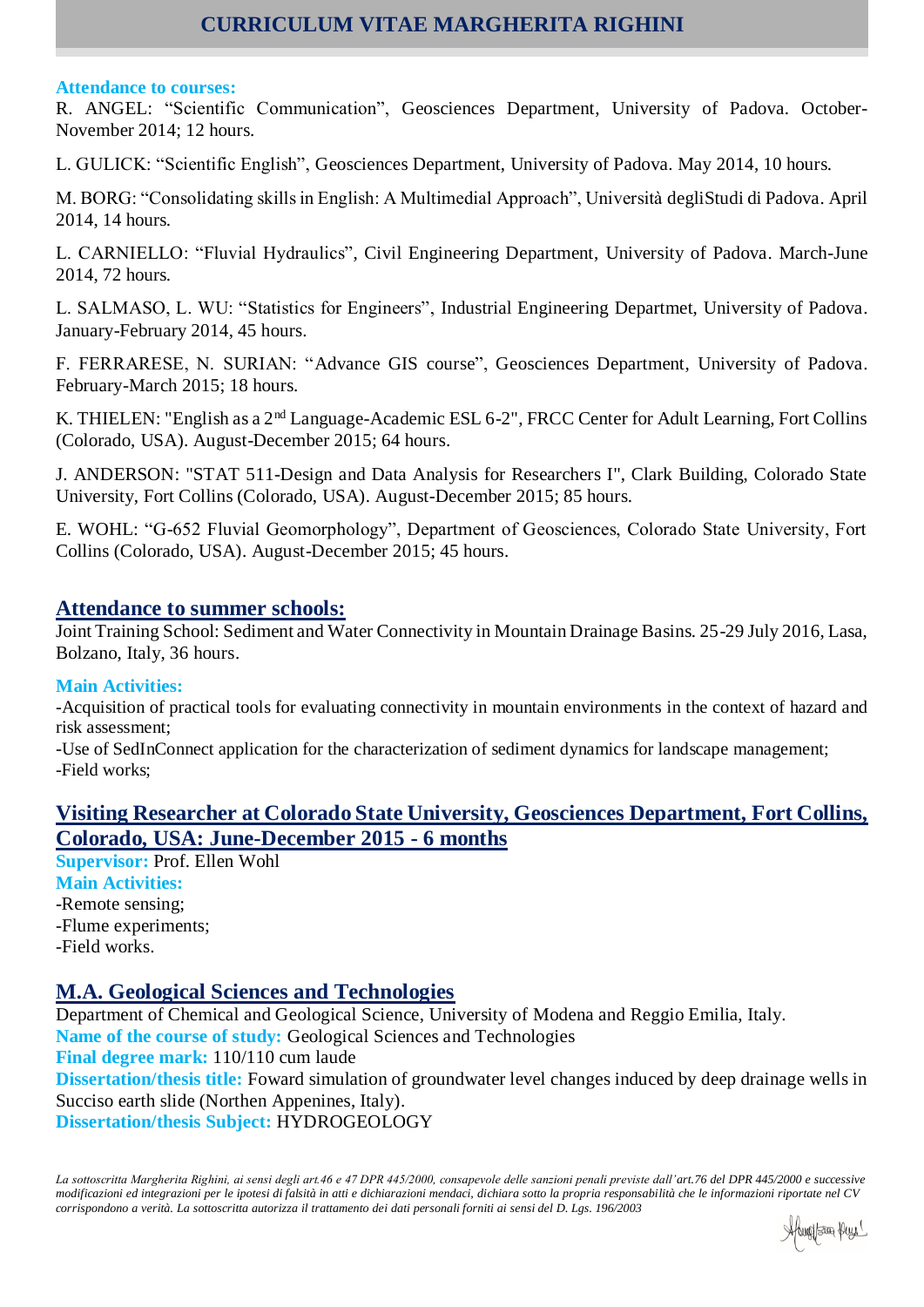**Internship during studies:** Characterization and analysis techniques of contaminated sites (d.lgs.152/2006). 156 hours at: GEODES S.r.l. (in a private sector Company)

# **European Union program (ERASMUS) (6 months)**

**Place:** University of Malta, Malta.

**Relevant courses:** Geology, Environmental Impact Assessment, Geographic Information Systems, Mediterranean Sustainability and Development.

# **B.A. Geological Sciences**

Department of Chemical and Geological Science, University of Modena and Reggio Emilia, Italy. **Name of the course of study:** Geological Sciences

**Specific field of the degree course:** Geomorphological and Geological Techniques Application for The Study of The Natural Hazard and the Environmental Impact.

**Final degree mark:**105/110

**Dissertation/thesis title:** Geological Study On The abandoned Varicoloured Shale Quarry 'Il Casolare', Pavullo District (Northen Appenines, Italy)

**Dissertation/thesis subject:** Applied Geology

# **PROFILE**

- Experience in environmental remote sensing, with high experience in satellite/aerial images analysis;
- High experience in processing high resolution remotely sensed data (i.e., DEM, satellite or aerial images) used for mapping and geospatial analysis;
- Rich ability with collection, processing, analysis, and storage of Geospatial data sets through GIS;
- Rich experience in modeling geospatial data through R and in large database administrator;
- Experience in statistical analysis (scenarios, models, trend analysis);
- Experience in integrated hydrogeological risk assessment, especially in flood hazard and vulnerability assessment;
- Experience in using the European Earth Observation Program (Copernicus) products;
- Experience in field work and samples collection;
- Basic experience in the use of Bayesian Belief network model;
- Experience in drafting and producing written reports and scientific papers;
- Highly self-motivated, excellent analytical and problem-solving skills, and a proactive approach;
- Dedication and enthusiasm to work independently and in a team;
- **Language skills:** Good proficiency both in English and Italian; elementary proficiency in Spanish.
- **Communication skills:** Very good communication and organization skills in working independently. Worked closely with research colleagues and external contacts; flexibility, goal oriented, willingness to learn. Highly self-motivated, excellent analytical and problem-solving skills, and a proactive approach.
- **Computer skills:** Very good/Excellent command of ArcGIS, Microsoft Office™tools, Feflow, QGIS, ENVI, SWAT, STATGRAPHICS centurion XVI; R - The R Project for Statistical Computing; base level of Python; SNAP; NETICA; Google Engine.

# **SCIENTIFIC COMMUNICATIONS (POSTERS AND TALKS):**

**Righini M**., Caputo G., Cervi F., Corsini A. & Ronchetti F., 2013. Forward simulation of groundwater level changes induced by deep drainage wells in Succiso earth slide (northern Apennines, Italy). Associazione Italiana di Geologia Applicata e Ambientale (AIGA). IX Convegno nazionale dei Giovani Ricercatori di Geologia Applicata, Napoli. Poster.

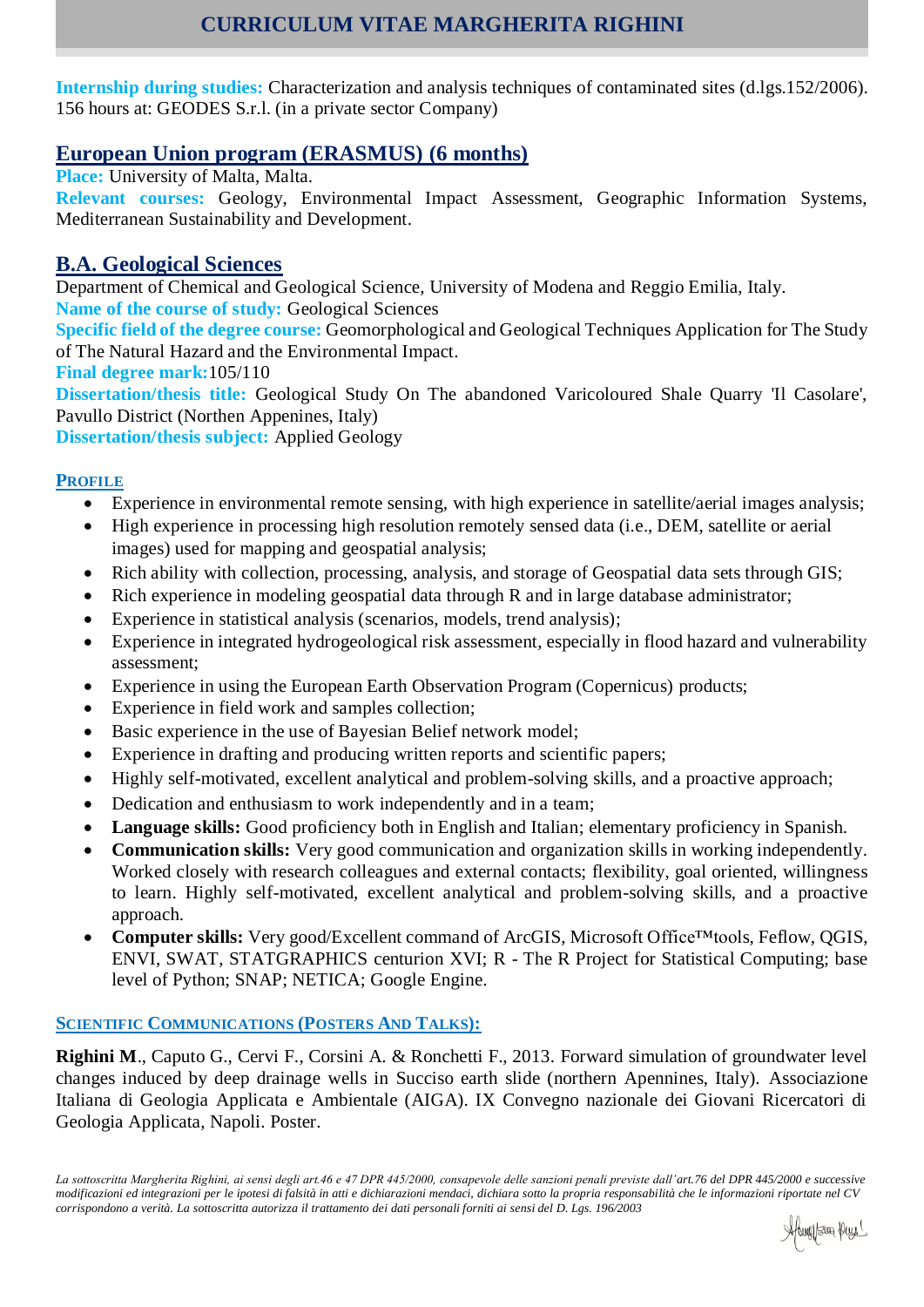# **CURRICULUM VITAE MARGHERITA RIGHINI**

**Righini M**., 2014. Geomorphic response to extreme flood events in alluvial rivers, Symposium "Fluvial System" 2<sup>nd</sup> Edition, Dipartimento di Ingegneria Civile, Ambientale e Meccanica, 11<sup>th</sup> June 2014, Trento, Italy. Oral.

**Righini M**., Surian N., Comiti F., Marchi L., 2014. Geomorphic response to extreme flood events in alluvial rivers. International Conference: Analysis and Management of Changing Risks for Natural Hazards, 18-19 November 2014, Padua, Italy. Poster.

**Righini M**., 2015. Geomorphic response to extreme flood events in alluvial and semi-alluvial rivers. Colorado State University, Geosciences Department. 2nd December 2015. Oral.

**Righini M.**, Surian N., Wohl E.E., Amponsah W., Marchi L., Borga M., 2016. Geomorphic response to an extreme flood in two mountain rivers (northeastern Sardinia, Italy): the role of geomorphic and hydraulic controlling factors. EGU General Assembly, 17–22 April 2016, Wien, Austria. PICO presentation.

Amponsah W., **Righini M**., Borga M, Marchi L., Rathburn S.L., Surian N., Wohl E.E., Zoccatelli D., 2016. Geomorphically Effective Energy Expenditure for Extreme Floods. EGU General Assembly, 17–22 April 2016, Wien, Austria. Poster.

Brenna A., Comiti F., **Righini M**., Scorpio V., Surian N., 2016. Risposta geomorfologica degli alvei fluviali alla piena del 14 settembre 2015, Giornata di studio "L'evento alluvionale del 14 settembre 2015 nel Piacentino". Autorità di Bacino, Parma, 12<sup>th</sup> May 2016. Oral.

**Righini M.**, 2016. Channel geomorphic response to extreme floods: the event of November 2013 in NE Sardinia and the role of geomorphic and hydraulic controlling factors, Symposium "Fluvial System" 4th Edition, CNR-IRPI Area della Ricerca, 20<sup>th</sup> May 2016, Padova, Italy. Oral.

Comiti F., **Righini M**., Nardi L., Lucìa A., Amposah W., Borga M., Cavalli M., Marchi L., Rinaldi M., Surian N., 2016. Channel widening during extreme floods: how to integrate it within river corridor planning?. 13<sup>th</sup> Congress Interpraevent 2016. 30<sup>th</sup> May-2<sup>nd</sup> June 2016, Lucerne, Switzerland. Talk.

Scorpio V., **Righini M.**, Amponsah W., Crema S., Ciccarese G., Nardi L., Zoccatelli D., Borga M., Cavalli M., Comiti F., Corsini A., Marchi L., Rinaldi M., and Surian N. Effects of large floods on channel width: recent insights from Italian rivers. EGU2017-9183, 2017 EGU General Assembly 2017, Wien, Austria. Oral.

Geraldini S., Taramelli A., Valentini E., **Righini M.**, Nguyen Xuan A., Filipponi F., Zucca F. (2019). Po River Deltaic Vulnerability Assessment Using Bayesian Belief Network Approach. EP31A-07, American geophysical Union (AGU) Fall Meeting 2019, San Francisco (USA) 09-13/12/2019. Oral.

**Righini M.**, Taramelli A., Valentini E., Schiavon E., Gabellani S., Armaroli C. (2020). A Copernicus GISbased characterization of flood vulnerability patterns in Lombardy Region (Italy). NH016, American geophysical Union (AGU) Fall Meeting 2020, San Francisco (USA) 01-17/12/2019. iPoster.

Piedelobo L., Cappucci S., Valentini E., **Righini M.**, Taramelli A., (2020). Identification of Ecosystem-level indicators to assess the state transition dynamics in a coastal wetland: Case study of a shallow tidal basin of Venice lagoon. American geophysical Union (AGU) Fall Meeting 2020, San Francisco (USA) 01-17/12/2019. iPoster.

### **LIST OF SCIENTIFIC PUBBLICATIONS:**

Taramelli A., Valentini E., Piedelobo L., **Righini M**., Cappucci S. Assessment of State Transition Dynamics of Coastal Wetlands in Northern Venice Lagoon, Italy. Sustainability. 2021; 13(8):4102. https://doi.org/10.3390/su13084102